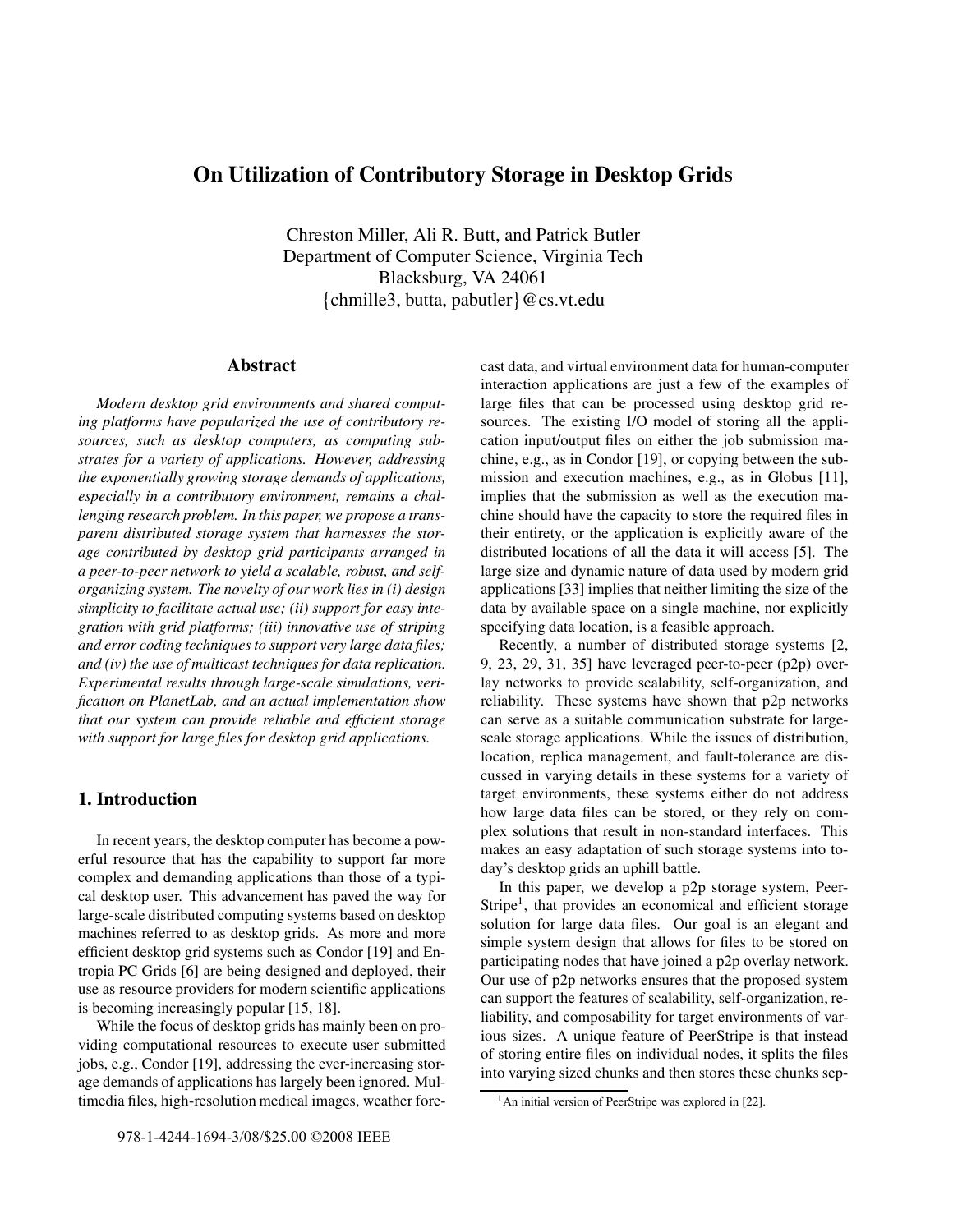arately on heterogeneous nodes distributed across a widearea network. This approach is inspired by the data striping techniques employed in local-area RAID [25] clusters. As a result, unlike previously proposed approaches such as PAST [31], the size of a file that can be stored in PeerStripe is not limited by the capacity of an individual participating node. Moreover, to protect against losing data due to losing a chunk of a distributed file, we employ error coding at the granularity of the chunks. Error coding also ensures that PeerStripe provides fault-tolerance and data availability despite churn of system participants.

Users and applications can access the distributed storage exported by PeerStripe either explicitly by using its API that allows storing and retrieval of entire as well as portions of files, or implicitly by linking an application with the PeerStripe library that intercepts application I/O and performs the necessary redirection. In this way, our system can easily be interfaced with existing as well as new applications. PeerStripe supports transparent distribution, striping, and look up of data files across participating nodes, and hence can serve as robust and easy-to-use storage for desktop grids.

The main contributions of this paper are as follows:

- 1. A simple yet efficient storage system design that supports storing large data files on participants in a structured p2p network, and provides a rich set of features such as mobility and location transparency, selforganization, load-balancing, and decentralized operation;
- 2. An innovative adaptation of striping and data error coding techniques to provide fault tolerance in a widearea p2p-based distributed storage system;
- 3. An exploration of multicast techniques for data replication;
- 4. An implementation that allows easy integration with applications; and
- 5. A detailed evaluation via large-scale simulations, verification on the PlanetLab [26] testbed, and an implementation study of how the system can be interfaced with Condor [19].

The rest of the paper is organized as follows. Section 2 presents a survey of related work and describes the building blocks used in the design of our system. Section 3 gives the motivation for our design. Section 4 presents the system design. Section 5 describes our implementation. Section 6 presents the evaluation of PeerStripe, and finally Section 7 concludes the paper.

### **2. Survey of Related Work**

The design of PeerStripe is based on the observation that typical desktop machines in academic and corporate settings have a large amount of unused disk space [14, 35]. We assume that the owners of the machines are willing to share their unused storage space along with their computational resources as part of a desktop grid environment. These assumptions are in line with those made by other resource sharing systems [6, 11, 19, 31, 35].

In the following sections, we discuss related work and technologies that serve as building blocks for PeerStripe.

**P2P-based storage** Structured p2p overlay networks such as Chord[32], CAN[28], Pastry[30], and Tapestry[36] essentially provide a *distributed hash table* (DHT) abstraction. Each node in a structured p2p network has a unique node identifier (nodeId) and each data item stored in the network has a unique key. The nodeIds and keys live in the same name space, and each key is mapped to a unique node in the network. Thus DHTs allow data to be inserted without knowing where it will be stored and requests for data to be routed without requiring any knowledge of where the corresponding data items are stored. The DHTs have been successfully used for distribution of files on participating nodes in p2p-based storage systems such as PAST [31], CFS [9], Pond [29], IVY [23], and FARSITE [2]. These systems provide strong persistence and reliability, and are complimentary to the design of PeerStripe. Next, we discuss in more detail two such systems that we have used in our evaluation.

**PAST** [31] is a large-scale, Internet-based, storage utility, which uses the p2p network provided by Pastry [30] as a communication substrate. PAST provides scalability, high availability, persistence and security. Any online machine can act as a PAST node by installing the PAST software, and joining the PAST overlay network. A collection of PAST nodes forms a distributed storage facility, and store a file as follows. First, a unique identifier for the file is created by performing a universal hashing function such as SHA-1 [1] on the file name. Next, this unique identifier is used as a key to route a message to a destination node in the underlying Pastry network. The destination node serves as the storage point for the file. Similarly, to locate a file, the unique identifier is created from the file name, and the node on which the file is stored is determined through Pastry routing. PAST utilizes the excellent distribution and network locality properties inherent in Pastry. It also automatically negotiates node failures and node additions. PAST employs replication for fault tolerance, and achieves load-balancing among the participating nodes. Our work builds on the functions provided by PAST to store and retrieve portions of file, and adapts the core PAST functions to handle large files.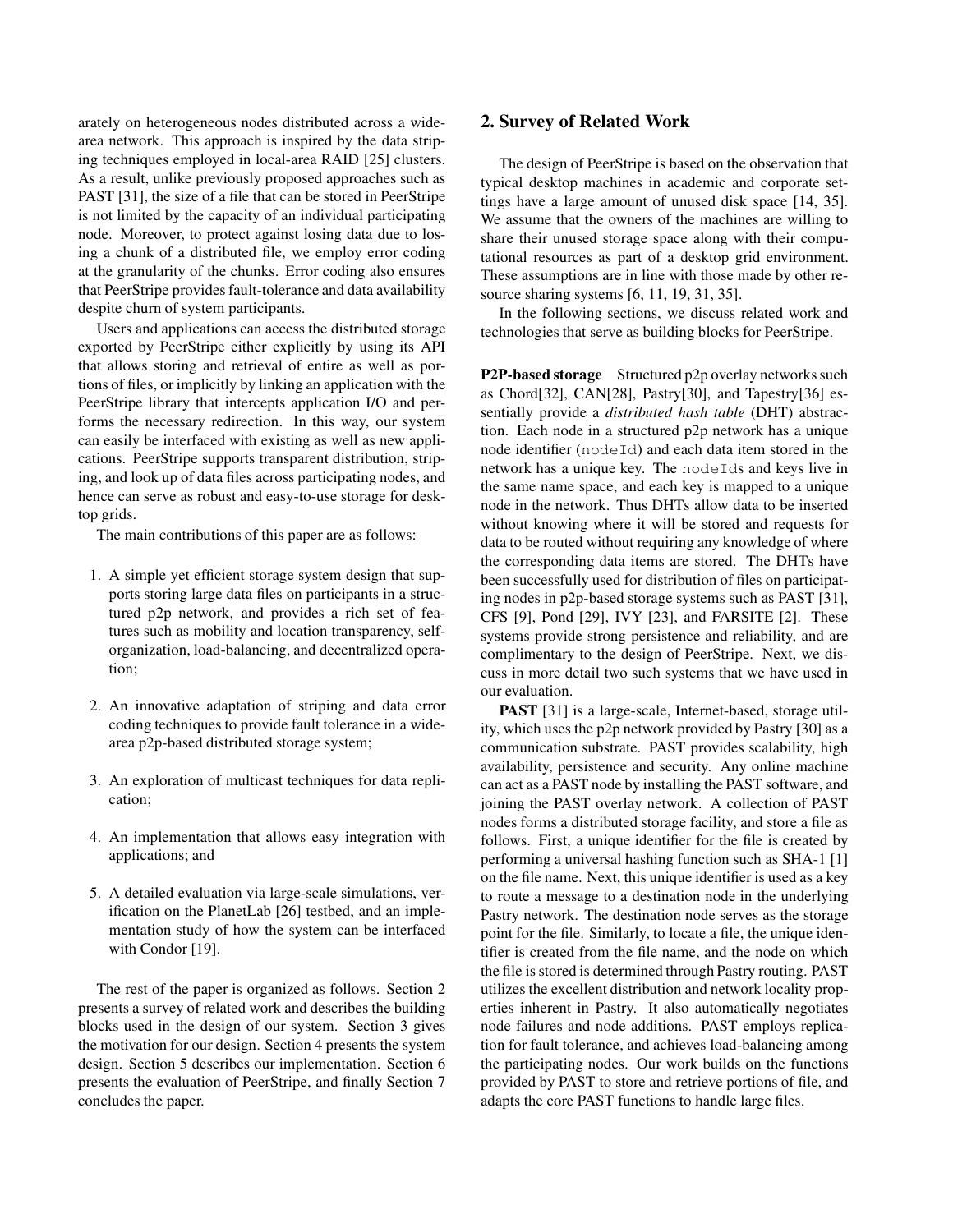**CFS** [9] provides a scalable, wide-area storage infrastructure for content distribution. CFS exports a file system (hierarchical organization of files) interface to clients. It distributes a file over many servers by chopping every file into small (8 KB) blocks thereby solving the problem of load balancing for the storage and the retrieval of popular big files. This also results in higher download throughput for big files, which can be retrieved in parallel from many nodes. The component that stores data is referred to as a publisher. A publisher identifies a data block by a hash of its contents, and also makes this hash value known for others. Similarly, a client uses the identifier hash of a block and Chord [32] routing to locate and retrieve the block. To ensure authenticity of retrieved data, each block is signed using the publisher's well known public-key. Also, to maintain data integrity, blocks can only be updated by their publishers. Finally, CFS deals with fault tolerance by replicating each data block on  $k$  successors, where one successor is made in charge of regenerating new replicas when existing ones fail.

In contrast to the p2p-based storage systems, the Google File System (GFS) [12] employs a hierarchical scheme to provide large-scale storage at high-speeds. The files are statically split into chunks, and distributed to multiple *chunkservers* for storage. GFS employs large-scale replication to ensure data integrity under failures, and the overall GFS design is optimized for append writes. However, the design of GFS is limited to a single organization where all resources are owned/controlled by one entity. GFS cannot be simply extended to work across organizations which is required for contributory storage.

Another participant-based system is LOCKSS [20], that is aimed at providing storage for large data sets. The key idea is to use participating computers as back-up locations for files in case the main computers that are serving the content fail. This system is similar to ours in that it utilizes unused storage on remote participant nodes. However, LOCKSS is targeted at storing digital publications, which are typically much smaller in size compared to the application data targeted in this work.

Finally, systems such as Kosha [35] and TFS [7] provide transparent access to p2p-storage. Kosha provides a Network File System interface to a p2p storage system, and allows users and applications to transparently access their distributed files using a virtual directory hierarchy. This work differs from Kosha in two main aspects. First, the maximum size of a file that can be stored using Kosha is limited by the capacity of an individual participating node, whereas PeerStripe employs striping and error coding techniques to allow storage of very large files. Second, PeerStripe allows users to utilize the system either implicitly by requiring to link with special libraries or explicitly by using the insert and lookup API. This implies that no special administrative privileges are required to use PeerStripe, which is in contrast to Kosha, where administrative privileges are required for the setup. Hence, PeerStripe's approach is more portable and easier to use.

The focus of TFS [7] is on how to contribute maximum disk space with the least effect on the file system in terms of performance and capacity. The key is that TFS doesn't require the host OS to keep track of which blocks are contributed. The host OS can overwrite any block at any time and TFS keeps track of each block's status. TFS comprises of an in-kernel file system and a user space tool, setpri, for designating files and directories as either transparent or opaque.

Our system shares with these works the goal of using peer nodes to establish a participant-based contributory storage facility, but differ in that our work targets transparently providing storage for grid applications, utilizes a simple and effective design, and focuses on how large data files can be efficiently stored. We do not aim to provide a general-purpose file system but rather a distributed storage facility that can be easily integrated into grid applications, and, in that, avoid the overhead and complexity of supporting a distributed file system abstraction.

**Erasure codes** The techniques of striping and error coding used in our system are the hallmark of RAID [25], which uses several storage devices in parallel to provide reliable storage for files. However, RAID is generally used in local storage devices, which are identical, fixed in number, and have low failure rates. We extend and adapt these concepts to a wide-area distributed setting where nodes are heterogeneous and highly dynamic.

In order to ensure availability of data when nodes fail, we utilize erasure codes. In general, erasure codes break a message or chunk of data into several blocks  $(n)$  and encode each block. Due to the addition of redundancy information, the size of the encoded block is greater than the original block. Thus, encoding of n blocks results in  $(n + k)$  encoded blocks, where  $k$  is an overhead due to the redundancy information for all the  $n$  blocks and depends on the kind of erasure code used. The goal is to support recovery of the original data given a partial subset of the  $(n+k)$  blocks [27].

Recently, a new class of sub-optimal erasure codes, called online code [21, 27] have been proposed. Online code allow creation of as many blocks of encoded data as necessary (not limited to  $(n + k)$  as before) for a given environment, but still supports data decoding using a much smaller subset of the total encoded blocks. Online code exhibits  $O(1)$  encode time and  $O(n)$  decode time per block. In the context of our system, the online code has the additional advantage that if nodes storing some of the encoded blocks fail, new encoded blocks can be created without loss of data. Such re-creation of encoded data entails a processing over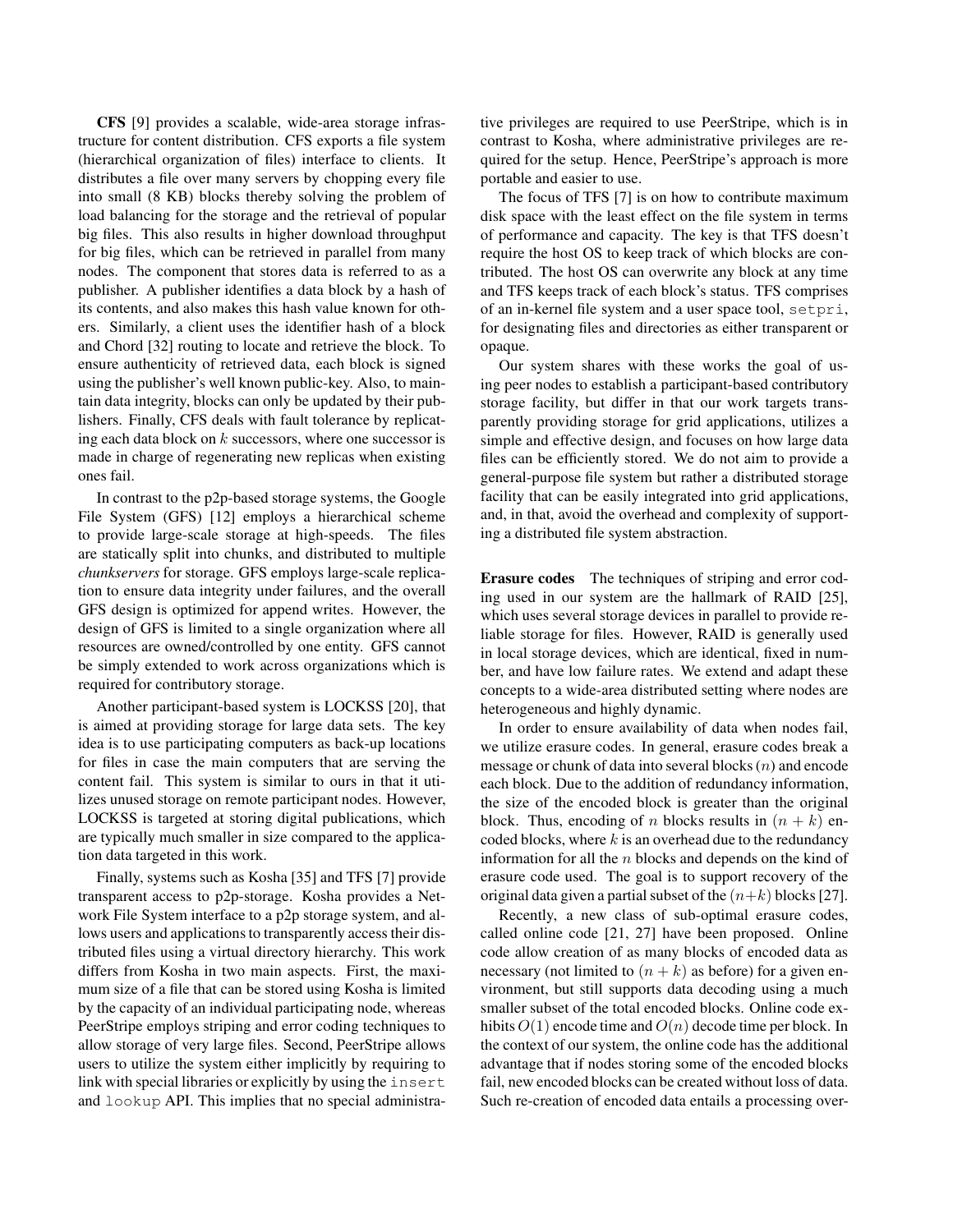head. However, online code allows encoded blocks to be decoded independently and simultaneously, which implies that a significant portion of the block re-creation overhead can be hidden from the user by overlapping the re-creation process with retrieval and decoding of other blocks.

**Data transfer using multicast** A number of systems such as Bullet [17], Shark [3], and CoBlitz [24] have explored the use of multicast and p2p-techniques for transferring large amounts of data between a source and a destination. Large Internet data transfers are also explored by BitTorrent [8], which divides a file into chunks and then each chunk is replicated a large number of times to allow for fast downloads from different replicas. Glacier [13] provides a massive storage system and handles correlated failures of replicas. Finally, IBP [4] leverages strategic data placement to support faster file downloads and to store sensor data, e.g., Network Weather Service [34] data, close to the sensors for improving data access times. Inspired by these systems, we have investigated data replication using multicast techniques similar to those of Bullet.

#### **3. Motivation**

While current p2p storage systems provide a number of features necessary for utilizing them in a desktop grid environment, we observed several shortcomings: maximum size of data files that can be stored in the system limited to storage capacity of individual contributors [31]; use of simple replication to  $k$  replicas, which only provides reliability against  $k$  simultaneous failures [9, 31, 35] and wastes storage space if  $k$  is set too large; and supporting large files by dividing them into fixed size chunks [9], which results in scalability issues as the chunks per file increase proportionally to the file size. This work aims to address some of these challenges, in particular the handling of large data files.

Several systems such as CFS [9] store large data files using a shared pool of storage resources by dividing files into fixed size chunks. However, dividing the file into fixed size chunks poses a hurdle to the performance and utility of the system. In systems that do not split stored files, e.g., PAST [31], only a single p2p message is required to locate the participant that stores a file. In contrast, for CFS the number of such messages is proportional to the number of chunks and hence the size of the file. This implies that CFS is unlikely to efficiently scale with the size of files.

A motivation for using fixed size chunks is that given the small size of a chunk compared to the file, the probability to find a node that can store a chunk is higher than that for the entire file. However, we note that due to the heterogeneous storage capacities of the nodes, some nodes (*E*'s) will have little capacity left even if the overall system utilization is low. Let the probability of a store to fail because it is mapped to *E* be *p*. Then the probability of a store to fail in PAST is simply p, and PAST addresses this problem by incorporating a retry mechanism that essentially rehashes the file name with a new salt value and repeats the p2p lookup procedure. Now, lets assume that  $p$  remains unchanged during the store of all the chunks of a file in CFS. Then in a simple scenario without any replication, the probability that the store of a file with n chunks will fail is given by  $1-(1-p)^n$ . This probability of failure is clearly very high, e.g., for a very lightly utilized system with  $p = 0.1\%$ , a store of 4 GB file using a chunk size of 4 MB has a failure probability of 64.1%, which increases to 98.3% for a 16 GB file. CFS does incorporate a retry mechanism per chunk, but that does not reduce the number of chunks, and hence the above discussed problem remains. Because of such scalability issues with using fixed-sized chunks, we investigate the use of varying chunk sizes to alleviate these problems, and therefore aim to provide robust support for large data files.

#### **4. Design**

In this section, we present the design of PeerStripe. For the following discussion, we refer to the machines that participate in our system as "nodes".

#### 4.1. Overview

The first task of PeerStripe is to establish a pool of shared storage resources. We accomplish this by using the decentralized and robust communication substrate provided by Pastry [30] to arrange the nodes in a p2p overlay network. Once nodes become part of the overlay, they can reach each other and utilize and contribute to the shared storage.

A key feature of our design is to provide storage for large files whose size is larger than the capacity of any individual node. For this purpose, we split a file into chunks, and store the chunks in the storage pool. When it is desired to retrieve a file, all the chunks making up the file are located and assembled together. An advantage of splitting files is that the system does not have to retrieve an entire file if only a portion of the file is accessed, rather, only the chunk(s) containing that portion are retrieved. However, a possible problem is that the loss of a chunk of a file due to node failures may result in the entire data in the file becoming useless. We employ erasure codes to address this issue and to provide fault tolerance.

To manage storing and retrieval of chunks, we utilize Pastry's DHT abstraction of the nodes to map the chunks to nodes. To store a chunk from a node *S*, a unique identifier (UID) for the chunk is first calculated by performing a SHA-1 hash on the chunk name. The UID is then used as a key to send out a lookUp message in the overlay. The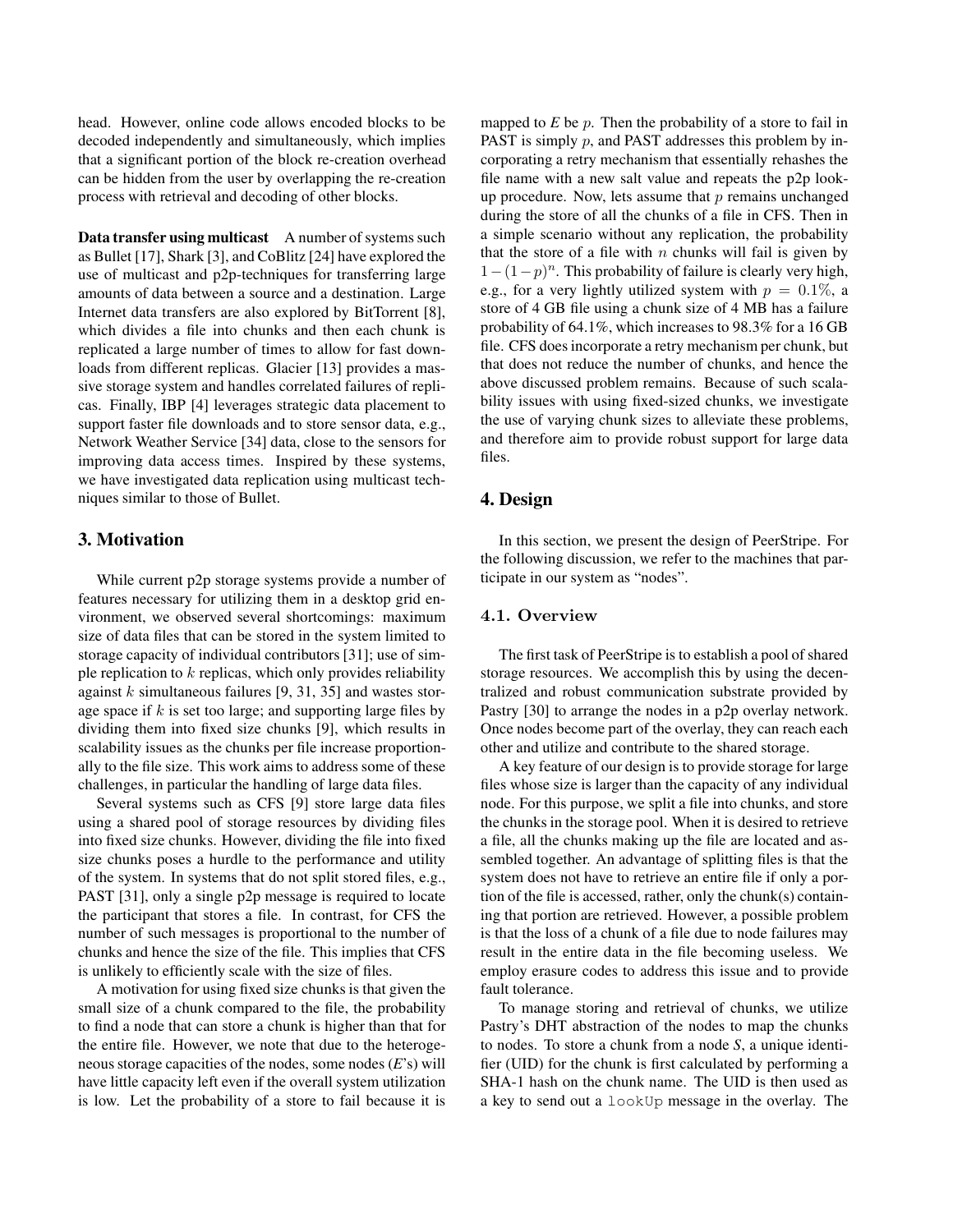| (1) | 0,5242880          |
|-----|--------------------|
| (2) | 5242881,26083328   |
| (3) | 26083329,52297728  |
| (4) | 52297729,86114304  |
| (5) | 86114305,86114304  |
| (6) | 86114305,104856576 |

**Figure 1. Example contents of a CAT file. Each line represents a chunk. The total size of the file is about 100 MB. Chunk #5 is empty.**

DHT guarantees that the message will be received at some target node  $T$  in the overlay. Upon receipt of the  $l$ ookUp message, *T* replies with an acknowledgment message that contains the IP address of *T*. When *S* receives the acknowledgment from *T*, the instance of PeerStripe on *S* concludes that the chunk should be stored on *T*. Note that the actual store of the chunk is done directly over the IP network and does not involve the overlay. Similarly, to retrieve a stored chunk, a lookUp message is used to determine the target node that stores the chunk, and the actual retrieval is done over the IP network.

We note that most scientific data in the target environment is immutable after it is recorded, e.g., climate observations, or created, e.g., output of high-energy particle physics simulations. For this reason, our design focus on storage and preservation of immutable data, and does not concern with issues such as maintaining consistency among various replicas, and node-level issues of cache consistency between local cache and remote file data. We do however support append writes, which are supported at the granularity of chunks so that chunk rewriting and associated consistency issues can be avoided.

### 4.2. Chunk Storage and Error Coding

A file is stored in PeerStripe as follows. The file is first split into chunks. Each chunk is then divided into  $n$  blocks of equal size and error coded to give  $m$  encoded blocks, which are also of the same size. Next, instead of storing the original chunks as described in the previous section, we store the encoded blocks in the shared storage pool. The storing process is similar to that described for chunks earlier.

The size of chunks is not fixed and can vary, which raises the issue that there is no direct mapping between a file offset and the chunk that stores the offset. This is remedied by maintaining a chunk allocation table. Each row in this table represents a chunk and lists the portion of the file contained in that chunk expressed as minimum and maximum byte offset values. PeerStripe creates the chunk allocation table when a file is stored, and stores it in the p2p storage under



**Figure 2. The various steps of storing a file in PeerStripe.**

the name *filename.CAT*. Figure 1 shows an example *CAT* file.

Retrieval of an entire file or a portion of the file involves the following sequence of events. PeerStripe first retrieves the associated *CAT* file by doing a DHT lookup for *filename.CAT*, and determines the number of the chunk to retrieve. Next, enough blocks are retrieved to allow decoding of the chunk. The process is repeated until the desired number of chunks is decoded. These chunks are then assembled into the file and returned to the user. For example, to retrieve an entire file *myTestFile* that contains three chunks under an XOR coding scheme that requires two encoded blocks to decode a chunk, PeerStripe will locate the encoded blocks:  $myTestFile\_x$ ,  $y; 0 \leq x < 3, y$  any two in  $\{0, 1, 2\}.$ 

#### 4.3. Determining Chunk Sizes

Our design supports varying size chunks, with the goal to reduce the total number of chunks per-file. For this purpose, the node on which a chunk will be stored is queried for the size of a chunk it is willing to store. The size specified by the remote node is determined by its local policies, current load, and disk I/O performance, and can also be zero, which indicates that the remote node is either out of space or unwilling to store data. If this happens, the system can simply treat the current chunk as a chunk of size zero, and continue normally. In addition, PeerStripe factors in a node's performance in terms of available network bandwidth from the node in deciding the size. In the current implementation, PeerStripe simply does not use a node if the available bandwidth varies more than a pre-specified threshold<sup>2</sup>. Once a size is determined, a chunk of that size is created from the file. The chunk is then error coded and stored as discussed in the previous section. The process is repeated until all the data in the file is stored. Figure 2 illustrates various steps of this process.

<sup>2</sup>More advanced techniques for estimating a node's failure rate such as relying on Network Weather Service [34] can also be employed, and are the focus of our future work.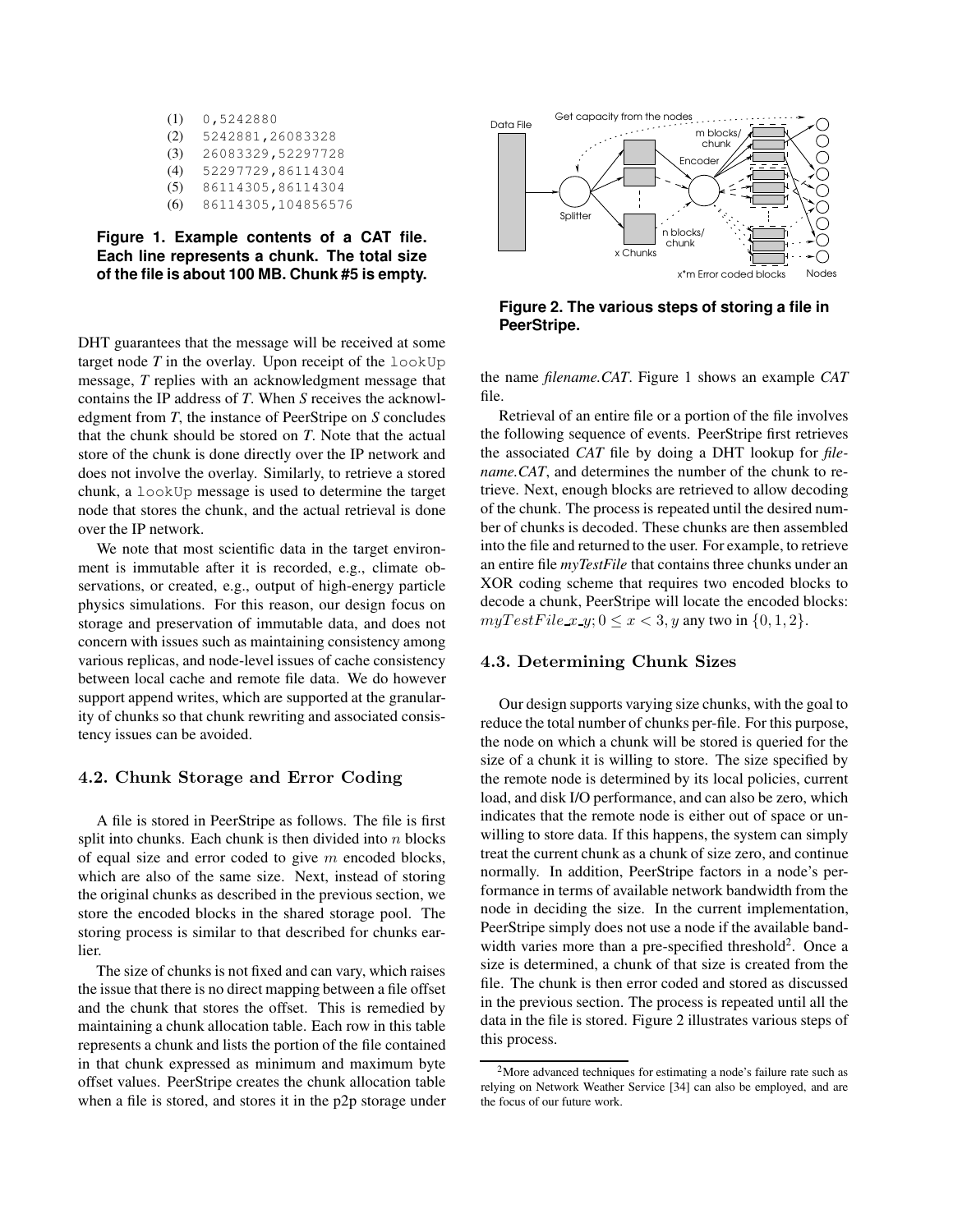The advantage of using varying size chunks is that the number of chunks are dependent on the capacity of the system and not the length of the file being stored. Moreover, a system of retries to guard against failures is built in by allowing chunks to be of zero size. We do limit the number of consecutive zero-sized chunks in a file to protect against unbounded retries in case the system utilization is high. If this limit is exceeded, the file store fails and an error is returned to the user.

#### 4.4. Fault Tolerance

The primary means of fault tolerance in our system is error coding. As nodes fail, the error coded blocks stored on them are lost and should be re-created to maintain redundancy. For this purpose, we leverage the Pastry leaf-set that maintains information about a node's neighbors in the identifier space, and Pastry's ability to detect a failure of a neighbor. Moreover, in Pastry the identifier space that is mapped to a failed node is split between the two immediate left and right neighbors of the failed node. This implies that a node whose immediate neighbor has failed becomes responsible for storing some of the blocks originally stored on that neighbor. Each node in our system has a list of blocks stored on its neighbors, and this list is updated when files are created or removed. When an immediate neighbor of a node fails, the node examines the list of blocks and determines which of these blocks will now be mapped to itself. For these blocks, the node starts the process of re-creating the lost encoded blocks using the remaining encoded blocks. Since we employ online code, a re-created block does not have to be exactly the same as the one that has been lost, rather functionally equal to support correct decoding of the stored data.

An interesting problem arises when a node that stores a large number of chunks fails, and its neighbors may not have the capacity to take over and store those chunks. This can possibly be avoided through our use of online code that allows us to simply drop, i.e. not recreate, an encoded chunk on a neighbor node, and create another one at a different location.

Finally, we also employ replication for the *CAT* file associated with each stored file. Note that the *CAT* file can be recreated by incrementally looking up chunks of a file and determining their size, however, given that active replication is in place, such recreation is expected to be rare.

**Managing Replicas** In addition to error coding, we have also employed simple replication of encoded blocks on neighboring nodes in the Pastry nodeId space. Instead of choosing a primary node and making it responsible for creating replicas as is the case in many systems [9, 31, 35],



**Figure 3. An example multicast tree structure for simultaneously creating replicas on nodes** R **of a chunk from source** S**.**

we utilized a multicast scheme to simultaneously create  $k$ replicas.

Once a target node has been selected for storing an encoded chunk using the p2p-mapping, we determine  $k - 1$  of its neighbors in the identifier space and then leverage Bullet [17] to construct an overlay tree with the node starting the store as the source and the  $k$  selected nodes (the target node and its neighbors) as the leaf nodes. This is illustrated in Figure 3.

The challenging task is the creation of an effective tree. This can be achieved if a child is as physically close to its parent as possible. We leveraged the proximity-aware routing table of Pastry to realize this tree. Starting from the source node, we picked  $K$  closest nodes from the routing table as children, and then continue this step at each child as we moved towards the identifiers of the target nodes. As a result, the desired locality-aware tree is created. Note that our greedy approach does not guarantee that the overall tree follows the shortest path from the source to the destination, but it does provides strong locality at each step. Once the tree is created, we use the Bullet algorithm to multicast the data to the  $k$  replicas.

### 4.5. Discussion

The design of our system results in dividing large files into relatively few chunks. However, a number of systems [3, 24] have shown that having a file distributed across a number of nodes (a large number of chunks in the terminology of this work) can provide better transfer bandwidth when accessing the stored data. So, while large chunk sizes can provide easy location and reduce p2p-lookup overhead, smaller chunk sizes can provide better transfer bandwidths if portions of files are accessed in parallel by different nodes, and also entail faster regeneration of a lost chunk because of its smaller size. This leads to trade-offs in the selection of lower and upper bounds for chunk sizes. While,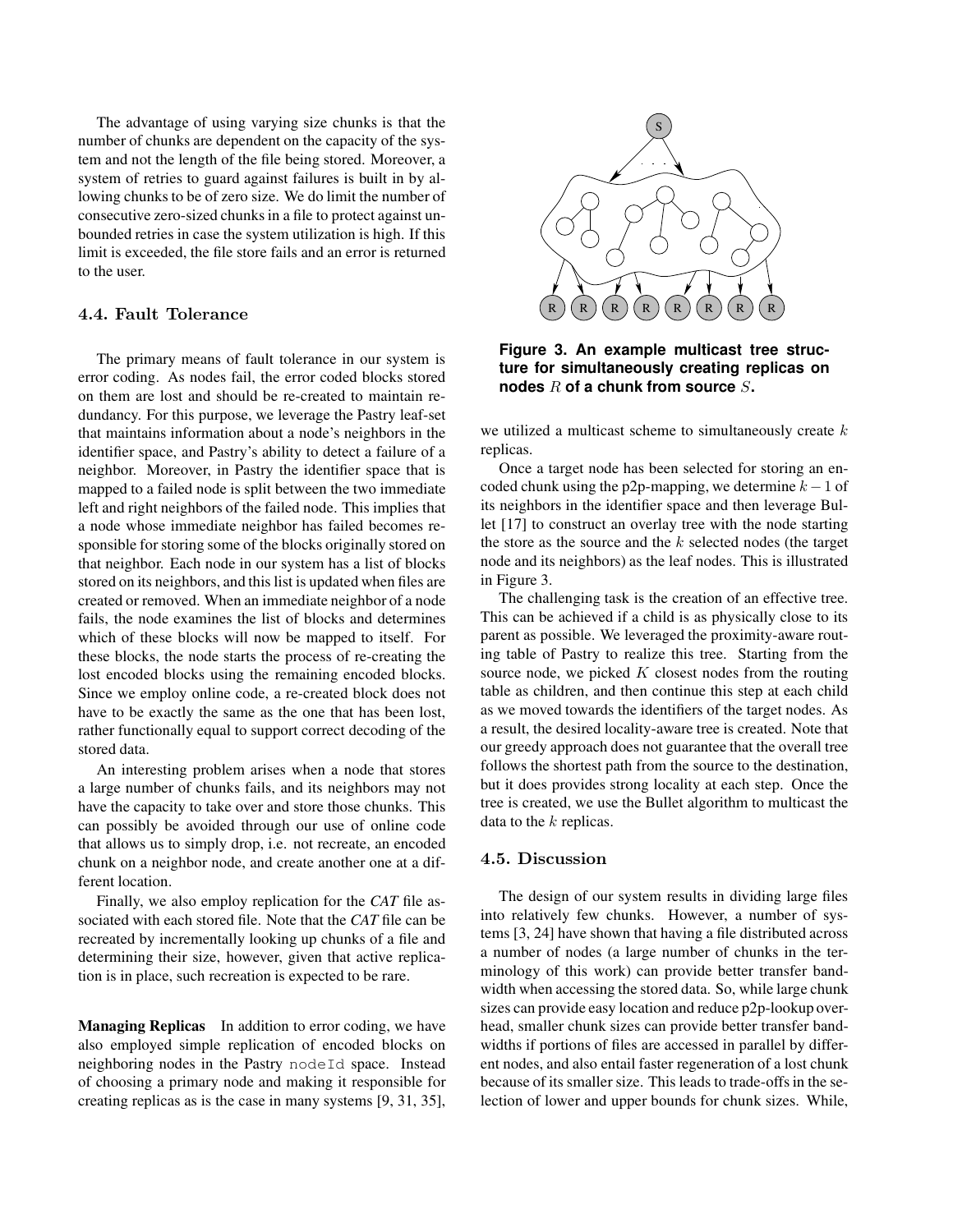

**Figure 4. Interfacing PeerStripe with applications. The dotted line shows the I/O as perceived by the application.**

we have not explicitly handled limiting chunk sizes based on such factors, our design allows for selecting chunk sizes according to local node policies, which can capture such factors.

### **5. Implementation**

The system as discussed in the previous section was implemented with about 8000 lines of Java code using FreePastry [10] – the publicly available version of the Pastry API. We do not expect our Java-based implementation to become a performance bottleneck as the Java code is mainly used for locating remotely stored chunks where any processing delay due to use of Java is expected to be overshadowed by the network latency. Moreover, any actual transfer of data is done directly between nodes using standard techniques, and does not involve the p2p overlay.

To allow user programs to access the PeerStripe API without requiring any special changes to the source code or recompilation, we developed a library that interposes itself between the application and the standard libraries, and redirects the application's I/O as shown in Figure 4. The library consists of 259 lines of C code and utilizes standard techniques for redirecting library calls.

When an application uses our library, any open I/O call for files are sent to the *lookup* module that determines and locate the chunk that contains the portion of the file being accessed. Then, the *lookup* module determines the node storing the chunk using the p2p overlay as described in Section 4.1. For faster operation, the module also maintains a local cache of recently accessed chunks and the remote nodes on which the chunks are stored. Once the storing node is known, the I/O request is sent to it. Any subsequent read and write calls to the file are redirected to the remote node. Finally, the close call is also redirected to clear the state of the local file descriptor so it can be reused later. In this way, our implementation is able to transparently redirect I/Os from applications to distributed storage nodes.

### **6. Evaluation**

In this section, we present a detailed evaluation of our system. Given the dynamic characteristics of our target environment, we rely on large-scale simulations to test Peer-Stripe in a controlled environment. However, later we present a case study and a verification of PeerStripe design on the PlanetLab [26] test bed using an actual implementation.

### 6.1. Simulations Results

**Methodology** We utilized the simulator mode of Pastry [30] to create a 10000-node directly connected network, where each simulated node runs an instance of our code. Moreover, to compare PeerStripe with others, we adapted CFS [9] and PAST [31] to run in our simulated environment.

We assigned the storage capacities of our simulated nodes following the recommendations of recent studies regarding available disk space on typical desktop grid nodes [14, 35]. Each simulated node was assigned a capacity based on a normal distribution with a mean and variance of 45 GB and 10 GB, respectively, resulting in a total simulated capacity of 439.1 TB.

To drive our simulations, we collected a file system trace from various video hosting websites, Linux mirror websites that serve distribution images, as well as from various departmental servers. Since our system is designed for large files, we filtered out all files smaller than 50 MB (based on large files used in works such as [24]). The resulting trace contained information for about 1.2 million files, with mean size of 243 MB and a standard deviation of 55 MB. The total storage size required to store all the files in the trace is 278.7 TB.

For the purpose of these simulations, the limit on consecutive zero-sized chunks in our system was set to 5. The replication factor in PAST and CFS was set to 1, and no error coding was used in our system. The authors of CFS used a fixed chunk size of 8 KB [9] in their evaluation, but given the large size of the files in our simulations we set the chunk size to 4 MB to reduce unnecessary DHT lookups. We considered a file insertion a success only if all the chunks of the files were successfully stored.

Finally, given the random nodeId assignment in our simulations, each case was simulated ten times; the results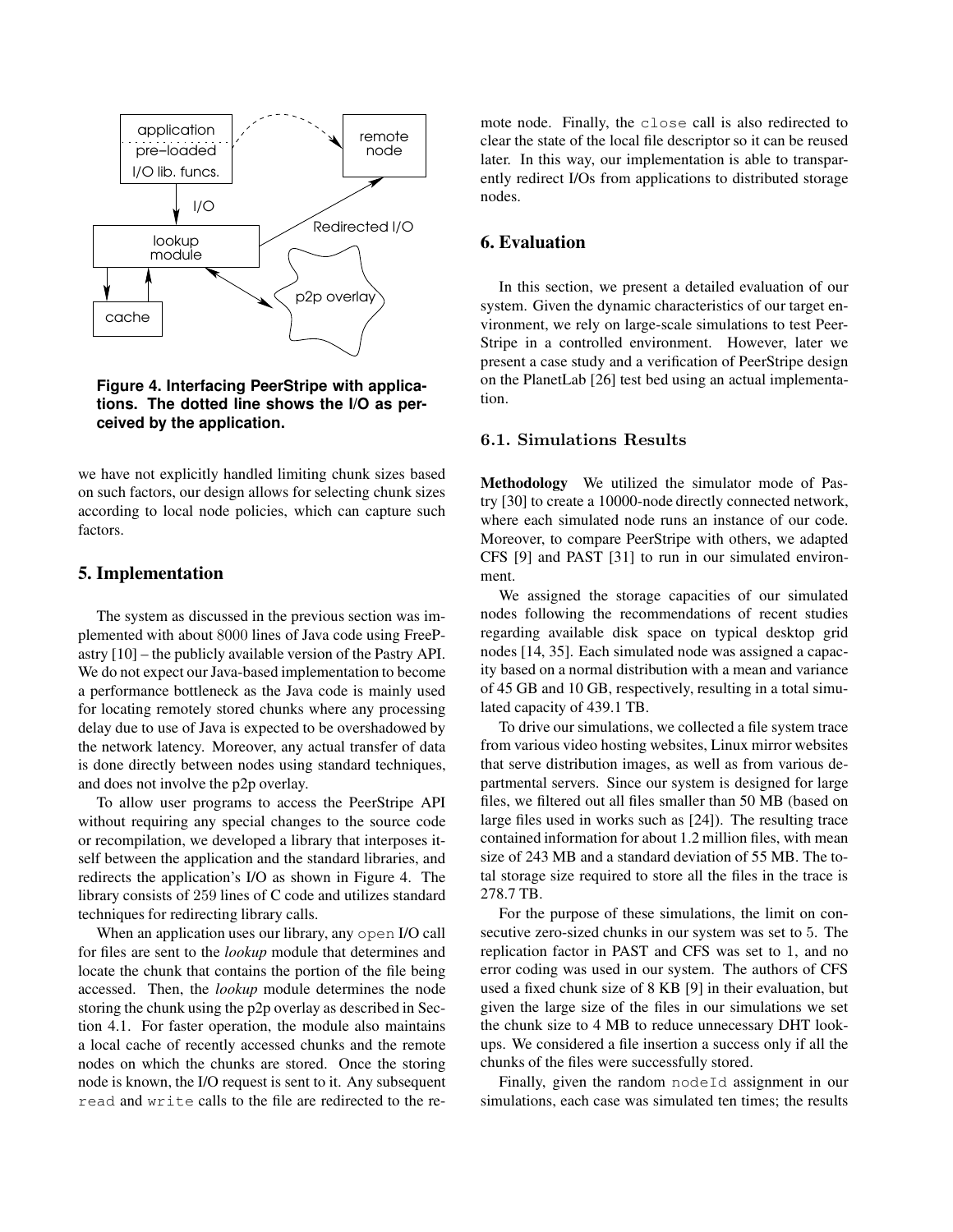

**Figure 5. Ratio of failed file stores to number of files inserted.**

presented in the following sections represents the average (at each data point).

**Results** In the first set of experiments, we measured the number of successful file stores as files from the trace were inserted into the system. Figure 5 shows the results for the three cases of PAST, CFS, and PeerStripe. Initially, the storage is underutilized and the three schemes behave identically. However, as the storage utilization increases, the remaining space on many nodes become less than the size of the files being inserted. As a result, the number of failed stores in PAST starts to increase, and it fails to store 36.0% of the total files. This is of particular concern given that the total data to be inserted compared to the total available capacity, i.e., the expected utilization, is less than 64%. Similarly, CFS splits the files into blocks, and is therefore able to perform better than PAST by failing for 15.2% of the total files, however, this is still a large number of failures. The performance of CFS is expected to worsen further per our discussion of Section 3. Finally, PeerStripe is able to remedy the ill-effects of both PAST and CFS, and results in only 5.2% failures; an improvement by a factor of 7.0 and 2.9 compared to PAST and CFS, respectively.

Next, we measured the size of data that each of the three systems failed to store. Figure 6 shows the results. Here, we observe that PAST and CFS are unable to store as much as 39.2% and 22.0% of the data, respectively. In contrast our system was able to store almost all the data until about 800k files were inserted, only after that did it failed to store some files, with total amount of data that failed to be stored at 12.7%. This is an improvement by a factor of 3.1 and 1.7 compared to PAST and CFS, respectively.

Next, we determined the average number and size of chunks created under CFS and our system for these simulations. Since the size of a chunk is fixed at 4 MB in CFS, on average it results in the files being split into 61.25 chunks, with a standard deviation (sd) of 13.8. In contrast the av-



**Figure 6. Ratio of failed data size to inserted data.**



**Figure 7. System storage utilization under the three scenarios.**

erage size of chunks created under PeerStripe is 81.28 MB (sd=19.9 MB), which results in creation of on average 3.72 (sd=3.1) chunks per file. The reduction in the number of chunks by a factor of 16.5 on average enables PeerStripe to avoid an unnecessarily large number of p2p look-ups and to provide performance similar to that of PAST but with the added capability to store large files.

In the next set of experiments, we determined the overall system capacity utilization under each of the three schemes studied. Figure 7 shows that all three schemes behave similarly in the beginning when the system is about 15% utilized. However, as more files are added, the utilization curves diverge. PAST and CFS are unable to store many of the files that are inserted as shown in earlier results, and as a result, achieve 16.8% and 6.7% less system utilization compared to PeerStripe, respectively. This shows that our system can utilize the available storage capacity more efficiently than the compared systems even at higher utilization.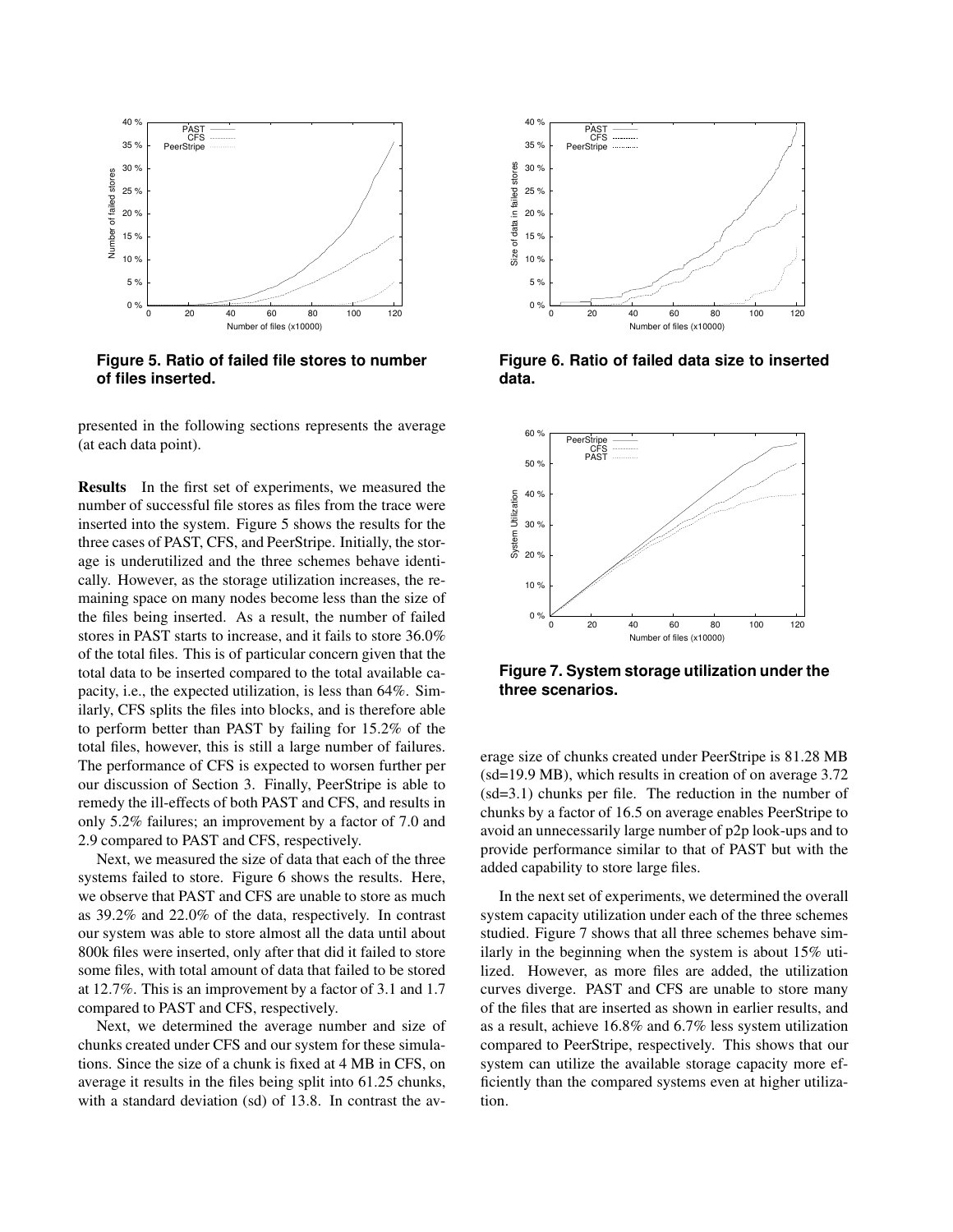

**Figure 8. The number of unavailable files as nodes fail.**

#### 6.2. Fault Tolerance

**File availability** In order to determine the effectiveness of error coding in our system, we distributed the files from our trace to the 10000 simulated nodes, and counted the total number of available files in the system as 1000 randomly chosen nodes fail one-by-one. For this experiment we used a (2,3) XOR code, as well as an online code that could tolerate two simultaneous failures per chunk. We counted a file as available only if all the chunks of the file could be retrieved. We repeated this experiment for the cases of no error code, XOR code, and online code. Figure 8 shows the percentage of total files that became unavailable as nodes failed. The use of error coding resulted in 23% and 32% less failures for XOR code and online code, respectively, when 1000 nodes failed. The overall number of failures for online code was negligible (1.48%), and almost zero for up to 866 failed nodes. Moreover, these failures can be further reduced if encoded block re-creation is employed as described in Section 4.4.

**Performance of error coding schemes** We studied two erasure codes that can be used in our system, namely XOR and online code, and compared them against a NULL code that simply copies the input data to the output. For XOR code, we set the parameter  $n = 2$  so that the number of blocks encoded per parity block is 2. The particular online code that we used follows the suggestions in [21], and has the tuning parameters of  $q = 3$  and  $\epsilon = .01$ . For these runs, we used a chunk size of 4 MB, and used 4096 encoded blocks per chunk.

Table 1 shows the size of encoded blocks and time taken for encoding averaged over 10 runs. XOR encoding is a factor of 3.3 faster than that of the online code. However, although the online code is slower, the decoding can be started as soon as a block becomes available and can be overlapped with retrieval of other blocks. Moreover, online code has

| Erasure    | Encoded size |        |      | Encoding time |
|------------|--------------|--------|------|---------------|
| code       | size $(MB)$  | ovrhd. | time | ovrhd.        |
| Null       |              | $0\%$  | 11   | $0\%$         |
| <b>XOR</b> |              | 50%    | 79   | 618 $%$       |
| Online     | 112          | 3%     | 264  | 2300\%        |

**Table 1. Error coding overhead.**

| Nodes failed | Data lost | Data regenerated |         |       |
|--------------|-----------|------------------|---------|-------|
| (percentage) | total     | total            | average | sd    |
| of total)    | (GB)      | (GB)             | (GB)    | (GB)  |
| 10 percent   |           | 28044.35         | 28.04   | 78.95 |
| 20 percent   | 142.18    | 58625.78         | 29.31   | 80.02 |

**Table 2. Effect of participant failure.**

far less storage overhead as seen in the table, and therefore is a good candidate for use in PeerStripe.

**Effects of participant churn** In this experiment, we determined the effect of participant churn on PeerStripe. In particular, we studied the amount of data that is regenerated from other replicas/error-coded chunks as nodes leave the system due to failure. Upon failure of a node, its immediate neighbors spring into action. These neighbors identify the chunks of files which will now be mapped to them by the DHT, and start the recovery and chunk regeneration process. For this simulation, we failed up to 20% of the total participating nodes without any node recovery. After each node failure, we introduced a delay before the node's data is recovered on a neighboring node. This delay is proportional to the size of the data being recovered and serves to simulate the time it would take the data to be recovered in a real system. This delay also enables us to determine how the system would behave under multiple consecutive failures where data recovery due to a previous failure is not yet complete. For each failure, we logged the size of data that needs to be regenerated as well as the total size of data that has become unavailable.

Table 2 shows the results. We observed that for the traces used, an average of 29.3 GB of data was regenerated per failure after up to 20% of the nodes had failed, with a total of 58625.8 GB being regenerated. The experiment also showed that only 142.2 GB of data was lost even when 20% of the total nodes had failed. Finally, compared to the total data size of 278.7 TB, the data recreated per failure is quite small, i.e., 0.01%.

#### 6.3. Multicast-Based Replica Management

This section evaluates the feasibility of using the Bullet [17] algorithm for disseminating replicas in our system. For this set of experiments we simulated how one source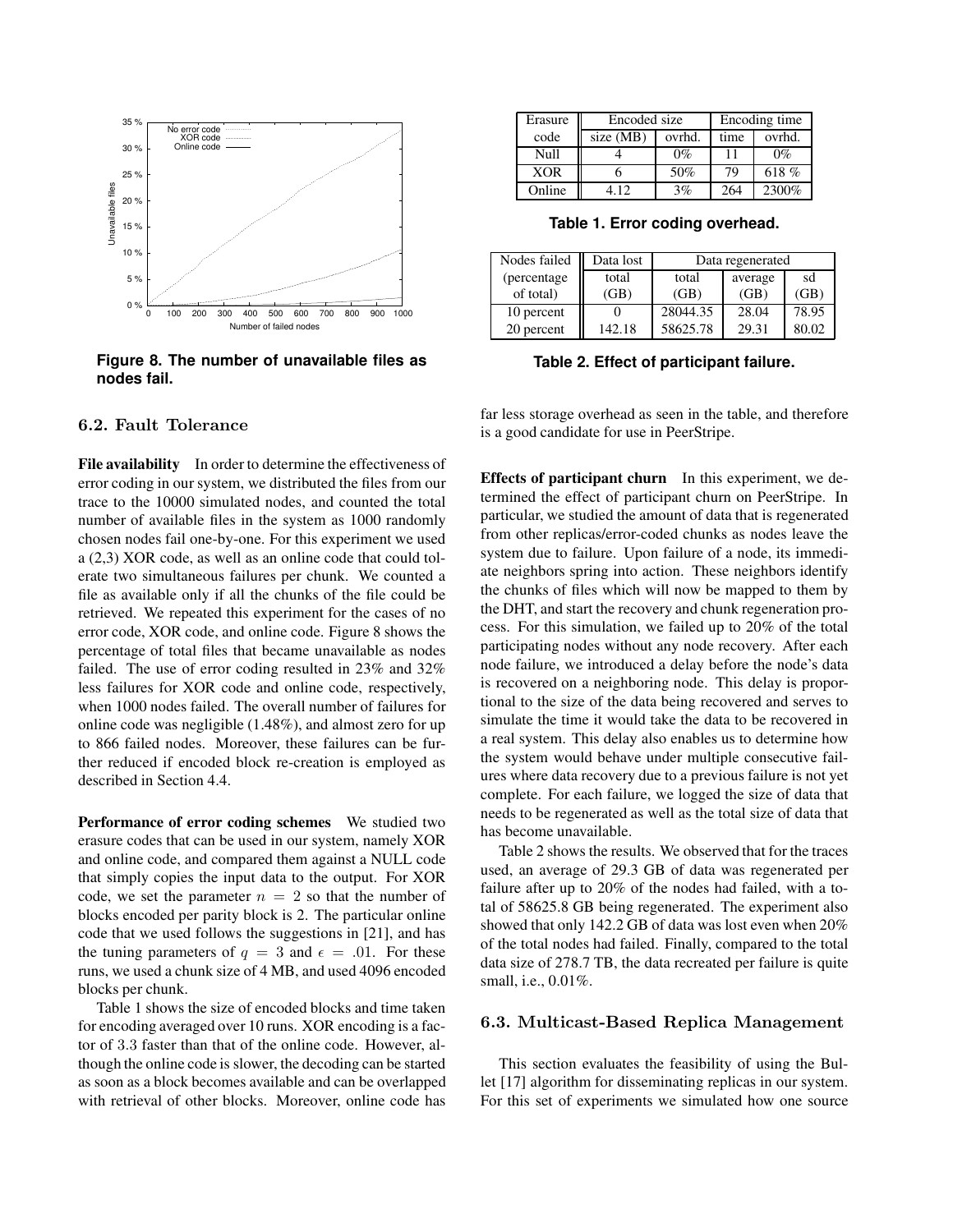

**Figure 9. Average number of packets received per node with different RanSub values over a period of time.**

node will distribute an encoded chunk to a number of replicas (32 in this simulation). We used a binary tree with a depth of five with the source node as the root of the tree and the recipient nodes at the leaf nodes. The setup included a total of 63 nodes. This simulation corresponds to an extreme case of creating 32 replicas, where in reality we expect the number of replicas to be small (about 3). For these experiments we divided a chunk into 1000 packets.

Our first experiment tested the replica creation time using different values of the RanSub [16] set size in the Bullet algorithm. Figure 9 shows the average number of packets received through the duration of the simulation for the values of RanSub set size ranging from 3% to 16% of the total nodes in the tree. It is observed that as the RanSub size is increased, its effect decreases, and begins to stabilize around 8 percent. This shows that the RanSub size only effects the distribution time up to a certain point and then the distribution time becomes independent. This gives us an idea of what RanSub value should be chosen for our system in real applications.

In the next experiment, we examined how evenly the tree is saturated with the packets, i.e., how evenly the Bullet algorithm distributes the replica packets. This experiment had the same setup as the previous experiment but with the Ran-Sub value fixed at 16% of the total nodes in the tree. As Figure 10 shows, the distribution of the replica data is close to linear for the maximum, average, and minimum number of blocks per node. This shows the even distribution of data over time, and that the Bullet algorithm can indeed be used for effective replica creation in our system.

#### 6.4. Case study: Interfacing with Condor

In this section, we discuss how we interfaced PeerStripe with Condor [19], a well-established grid environment that enables high throughput computing using off-the-shelf cost-



**Figure 10. Average, minimum, and maximum number of packets received per node for a RanSub size of 16%.**

| File           | Time taken (s) |                       |                |  |  |
|----------------|----------------|-----------------------|----------------|--|--|
| size           | Whole file     | CFS-Fixed size chunks | PeerStripe     |  |  |
| (GB)           |                | (overhead)            | (overhead)     |  |  |
|                | 151.0          | 169.0 (11.9 %)        | 176.4 (16.8 %) |  |  |
| $\overline{c}$ | 277.1          | 330.8 (19.4 %)        | 302.4 (9.2 %)  |  |  |
| 4              | 529.1          | 654.6 (23.7 %)        | 554.5 (4.8 %)  |  |  |
| 8              | 1051.2         | 1320.0 (25.6 %)       | 1076.6 (2.4 %) |  |  |
| 16             | N/A            | 2637.0 (N/A)          | $2086.2$ (N/A) |  |  |
| 32             | N/A            | 5243.9 (N/A)          | 4156.4 (N/A)   |  |  |
| 64             | N/A            | 10441.8 (N/A)         | 8217.7 (N/A)   |  |  |
| 128            | N/A            | 20881.5 (N/A)         | 16425.8 (N/A)  |  |  |

**Table 3. Evaluation of PeerStripe using a simple Condor application.**

effective components. For this case study, we used our library implementation of Section 5 to redirect I/O calls. Moreover, all participating nodes run Condor Version 6.4.7.

We created a simple Condor application, bigCopy, that in essence creates a copy of a specified file. We use this application to compare the working and performance of a CFS-based system that uses fixed chunks sizes, PeerStripe, and the original Condor. We utilized 32 laboratory machines at our department to set up a Condor pool connected using 100 MB/s Ethernet, where each node has an Intel Pentium 4 3.0 GHz processor, 1 GB RAM, 40 GB hard disk, and contributed storage space based on a uniform distribution between 2 GB and 15 GB, with mean and standard deviation of 10 GB and 3 GB, respectively. In this experiment, no error coding was employed, and enough retries were made for all three cases to store a chunk so as to ensure that all blocks can be stored.

Table 3 shows the results of this experiment, where each row corresponds to a run of bigCopy with increasing file sizes ranging from 1 GB to 128 GB. For each run, we started fresh by deleting all the files from the previous run, and creating a file with the stated size on a different machine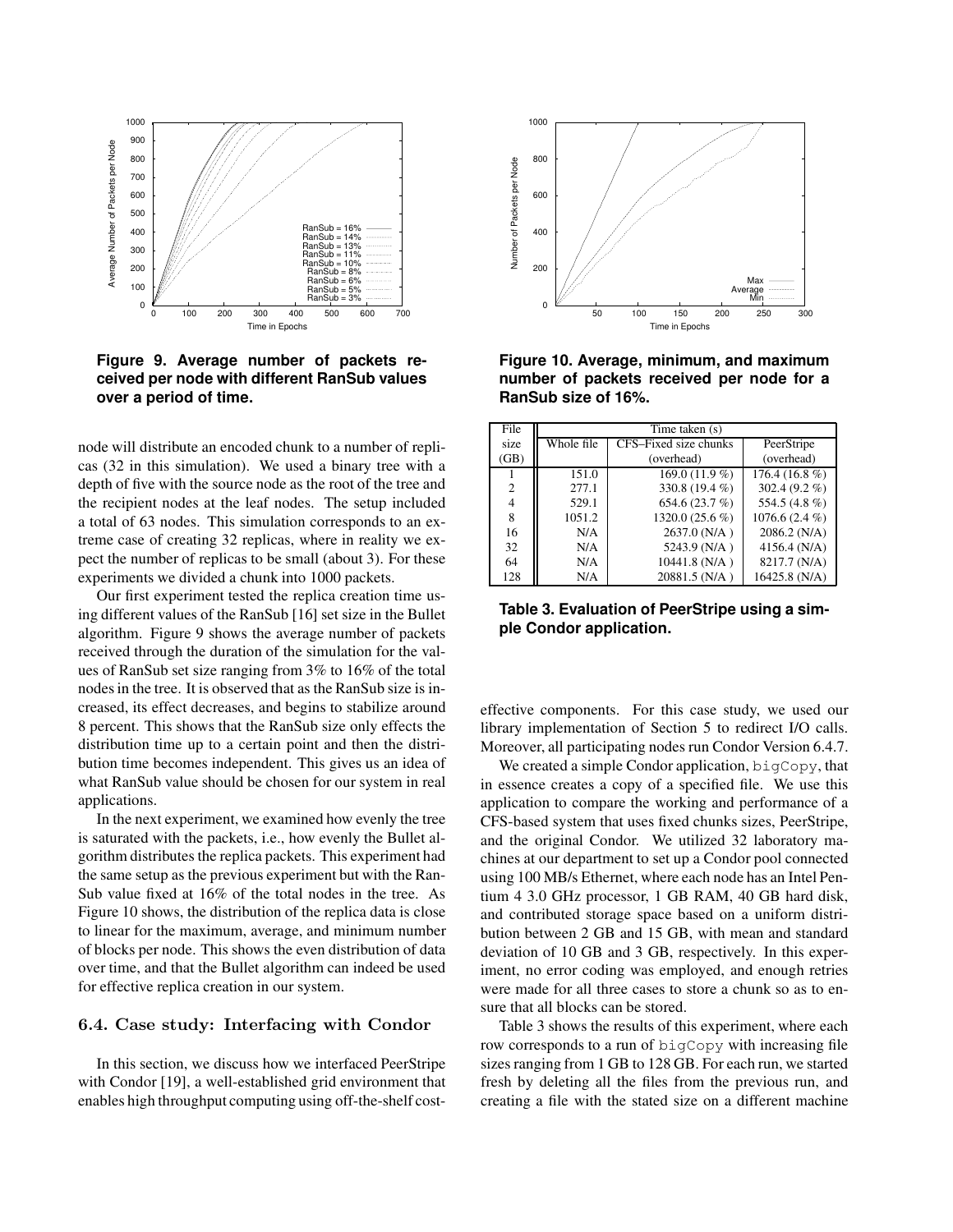than the 32 machines in the setup. Next, we ran bigCopy through Condor to create a copy of the file. The table shows whether the copying succeeded, and how long it took for the process.

As expected, we observe that both CFS and PeerStripe work for smaller file sizes, but the use of DHT introduces an overhead. There are two components of this overhead: a fixed component due to I/O redirection and code interposition, and a variable overhead due to p2p look-up operations to determine the locations of the chunks. While we expect the fixed overhead to be implementation dependent, the variable overhead is directly proportional to the number of chunks created, which is very large in CFS, but is dependent on node capacities in our system. For this experiment, since the entire file was accessed, the variable overhead grows with file size. However, this scenario presents the worst case, and typically only portions of a large file are accessed at a time, in which case the overhead is expected to be much less. Finally, as the file size is increased the advantage of our system becomes evident; it is able to find storage for the copy whereas the original scheme of storing on a single node fails due to unavailability of space. Moreover, note that as the file size increases the total time to run bigCopy is dominated by the transfer time. As a result, the relative overhead introduced by PeerStripe for transferring large files becomes very small (under 2.5% for a 8 GB file).

This experiment shows that PeerStripe is effective in storing large files with an acceptable overhead, and implies that it can be used in practical desktop grid scenarios, where the file sizes are larger than the capacity of individual participating nodes.

### 6.5. PlanetLab Verification

Next, we tested our implementation on the wide-area distributed testbed of PlanetLab [26]. For this purpose, we selected 40 different sites distributed across the country. Given the smaller storage capacity of PlanetLab nodes than our simulated nodes, we emulated each site to contribute storage space based on a scaled-down normal distribution with a mean and variance of 80 MB and 17 MB respectively. Next, we distributed files from a scaled-down version of our simulation trace, which contained 12,000 files with mean and standard deviation in size of 24 MB and 5 MB respectively.

We observed that compared to PAST and CFS, the number of failed stores when all files were inserted reduced by 330% and 105%, respectively. Moreover, PeerStripe achieved 63% system storage utilization, compared to the 52% and 47% of CFS and PAST, respectively. During the course of the experiment, 4 nodes failed. Without error coding, this would have resulted in the loss of about 10% of the stored data. However, our online codes were able to provide 98.6% availability through these failures.

While individual node lookup times were under a second, the actual data transfer time varied a lot. We believe that heavy use of PlanetLab during the time of our experiments contributed to these fluctuations. However, we were able to verify the feasibility of our design through these experiments.

#### 6.6. Summary

Our evaluation has shown that PeerStripe can provide a reliable and robust distributed storage system for modern scientific applications. In particular, our simulations have shown that compared to PAST, for large files, PeerStripe reduced the number and size of file store failures by a factor of 7.0 and 3.1, respectively, and achieved 16.8% better overall system utilization. PeerStripe also reduced the number of chunks created compared to CFS by a factor of 16.5 on average, allowing fewer p2p look-ups and leading to performance similar to PAST. Our experiments with error coding showed that the fault tolerance and data availability needed for a desktop grid system can be achieved with our system through the use of error coding. The system also handles participant churn well with only 0.01% of data regenerated per failure for the traces used. We also examined the use of multicast for replica maintenance and found that this technique can be effectively used in PeerStripe. Moreover, our case study of interfacing PeerStripe as an I/O library with Condor proves that the system can be used in practical desktop grid scenarios with acceptable overhead. Finally, we have verified the design of PeerStripe over the PlanetLab testbed and shown that the proposed design behaves as expected.

### **7. Conclusion**

In this paper, we have presented the design and evaluation of a contributory storage system, PeerStripe. PeerStripe uses p2p overlay networks to establish robust, scalable, and reliable distributed storage. It employs the techniques of striping and error coding to support transparent storage of very large data files across multiple distributed nodes, and exports a simple yet effective interface to users and applications. The detailed evaluation of our system has shown that it performs better than existing systems in a dynamic setting, can store files that are larger than the capacity of individual participants, is reliable, and responds well to participant churn. We have also proposed the use of multicast for replica maintenance and believe that such an approach can be used in target environments. The efficient and simple design of PeerStripe implies that it can be readily deployed and interfaced with different applications, and therefore can